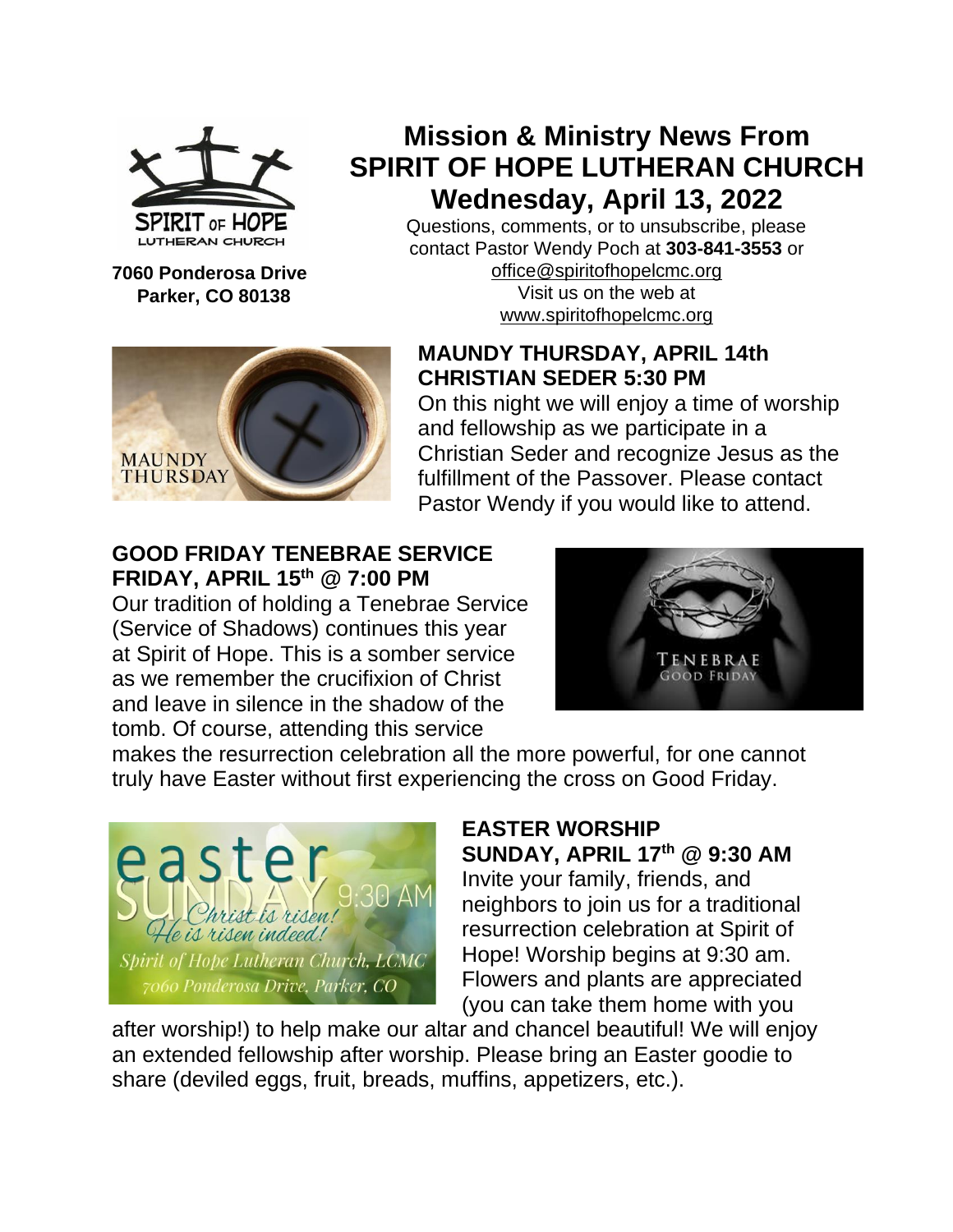# **EASTER EGG HUNT! EASTER SUNDAY, APRIL 17th**

Children are invited to our annual Easter egg hunt after worship on Easter Sunday. Be sure to bring an Easter basket or bag to collect your treats in!





# **NEW MEMBER CLASS SUNDAY, April 24th @ 12:00 PM**

Are you interested in learning more about Spirit of Hope? Would you like to join Spirit of Hope? Pastor Wendy is having a new members class on Sunday, April 24<sup>th</sup> after Sunday School. Lunch will be provided!

Come learn about our history, our core beliefs and values, and enjoy great conversation! You will receive a copy of our constitution and bylaws and will also have the opportunity to fill out new member paperwork (should you be interested in doing so). We would love to welcome you to the Spirit of Hope family! Please RSVP with Pastor Wendy by Wednesday, April 20<sup>th</sup>.

# **OFFICE HOURS THIS WEEK**

Because it's Holy Week, this schedule is subject to change. Please contact Pastor Wendy ahead of time if you would like to visit with her.

Tuesday, 4/12: 12:00 pm – 4:00 pm

Wednesday, 4/13: 10:00 am – 2:00 pm

Thursday, 4/14: 8:30 am – 12:30 pm (Seder Set-Up starts at 10:00 am) Friday, 4/15: Office closed in observance of Good Friday

## **SUNDAY, MAY 1ST @ 5:00 PM A VISIT FROM SIIMON HAAMER TARTU ACADEMY OF THEOLOGY AND HOME OF HOPE**

Siimon Haamer, from the Tartu Academy of Theology/Home of Hope in

Estonia is coming to Spirit of Hope! He will be talking to us about the work our mission partner is doing, especially in light of the situation in Ukraine and eastern Europe. We will have a potluck dinner. RSVPs are not required, but we would like everyone to bring a dish to share, especially as we will be inviting church leaders from neighboring congregations to join us as our

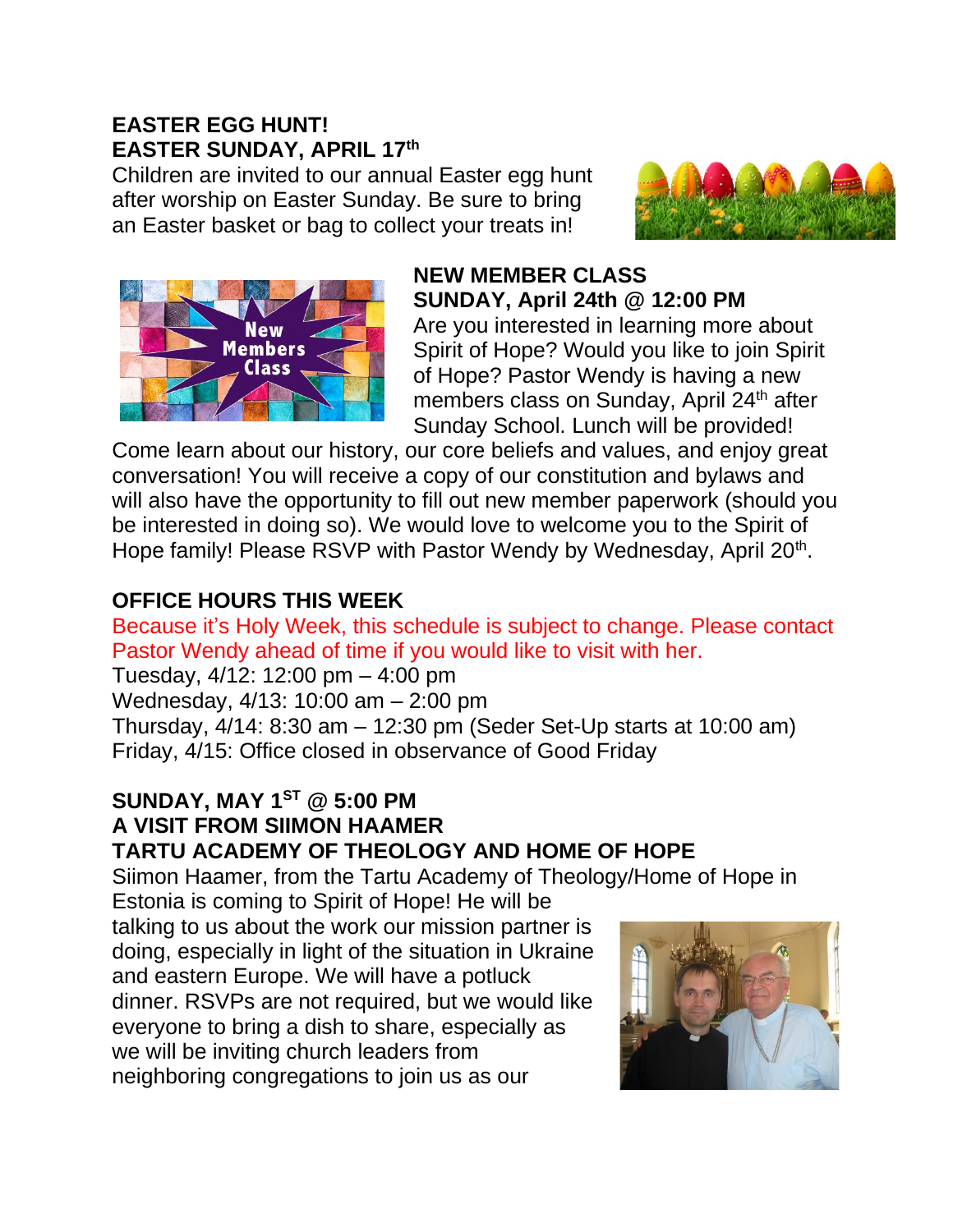guests so that they can learn more about and potentially support the important work our mission partner is doing. This is a wonderful opportunity to learn about and give some much-needed encouragement to one of our international mission partners!



# **SUNDAY, MAY 8th MOTHER'S DAY BREAKFAST**

The men of Spirit of Hope will be cooking up a pancake breakfast before worship as a way to show love and appreciation to all the mothers, grandmothers and ladies in the congregation. The best part is EVERYONE

(men, women, children, married, single, friends, neighbors…) is welcome to join us for breakfast! Breakfast will be served from 8:30 – 9:15 am. We will be looking for several additional electric pancake griddles to use that morning. If you have one that could be borrowed, please indicate that in your registration. While everyone is welcome, it would be helpful to get an idea of how many people are coming so the men know how much food to cook. They would appreciate it if you would kindly RSVP here: <https://www.signupgenius.com/go/10c0f49aea72aa6fbc52-mothers>

# **SUNDAY, MAY 15th SPIRIT OF HOPE'S 12th BIRTHDAY CELEBRATION!**

Spirit of Hope was founded on May 16, 2010. We will be celebrating our  $12<sup>th</sup>$  birthday on Sunday, May  $15<sup>th</sup>$  after worship. Details coming soon!



## **SPRING HAS SPRUNG… AND SO HAVE THE WEEDS!**

If you have a few minutes that you can spare, your help with pulling weeds would be greatly appreciated. It would be nice to have the first round of spring weeds gone prior to Easter so that our grounds are welcoming and in tip-top shape. Come morning, noon, or night – any

time your schedule allows and help for whatever time you have. Thank you and God bless you!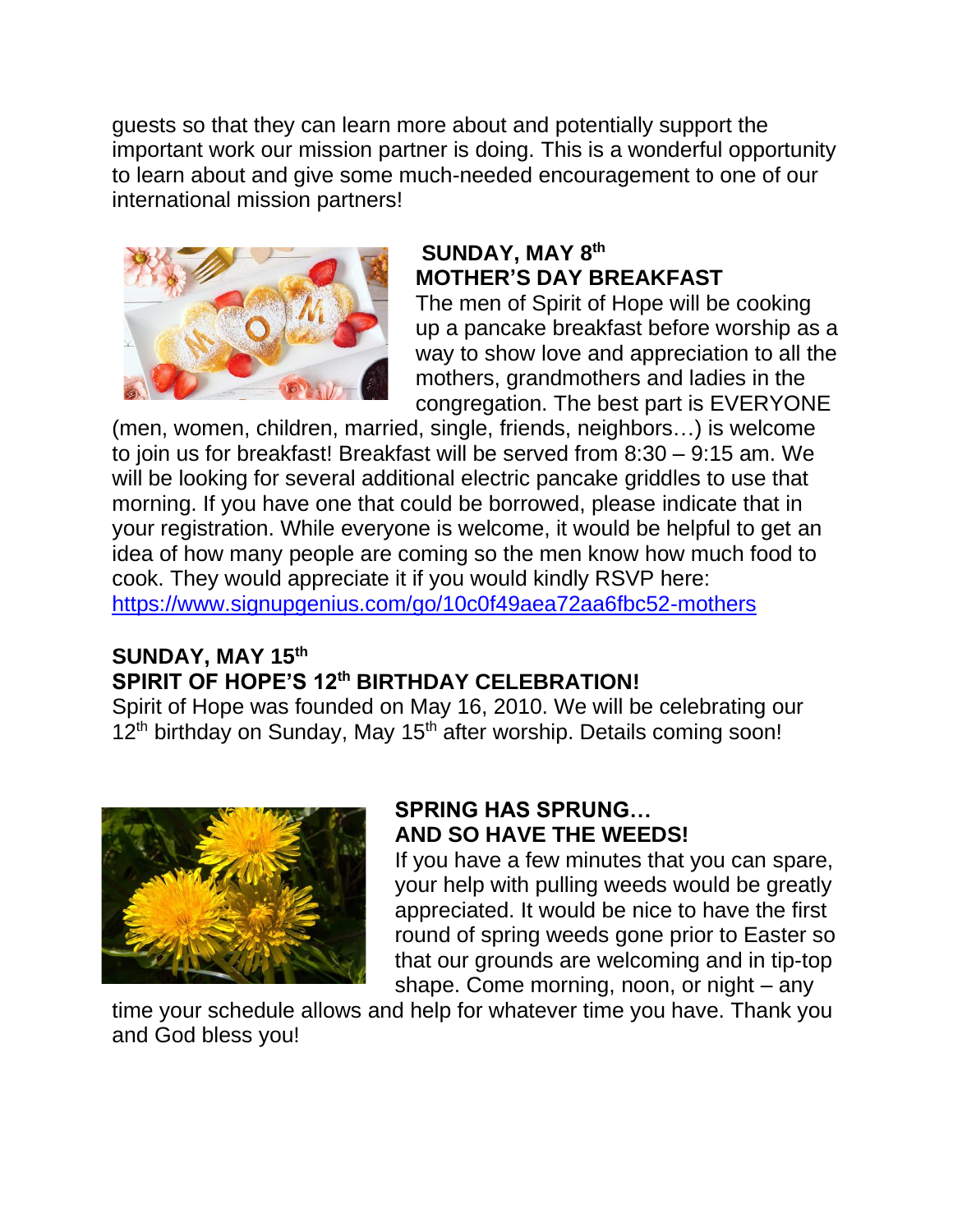**NEW DIRECTORIES ARE ALMOST HERE! Our new church directories have been sent to the printer and should be available soon! We are looking forward to this second edition of our directory. A very special thank you to Renee Nefe who did the bulk of the work taking photos, gathering information, designing the directory and working with the** 



**printer. Thank you also to Rachel West for helping to take photos!**



## **RIGHTNOW MEDIA INVITATION**

Spirit of Hope has purchased a subscription to RightNow Media so that you, your loved ones, and friends may have free access to thousands of videos (even kids' videos!) to support you in your walk with the Lord. Just click here for free access!

<https://app.rightnowmedia.org/join/SOH>



**Wednesday, April 13th** 7:00 pm Easter Choir **Thursday, April 14th** 9:00 am Zumba Gold 10:00 am Seder Set-up **Friday, April 15th** 9:00 – 11:00 am Coffee with the Pastor at Fika on Mainstreet **Sunday, April 17 th EASTER SUNDAY WORSHIP @ 9:30 am** 

#### **Tuesday, April 19th**

12:00 – 1:15 pm Digging Deeper Bible Study 2:00 – 4:30 pm Stephen Minister Training **Wednesday, April 20th**

7:00 am Men's Prayer Breakfast 4:30 pm Confirmation 7:00 pm Bible Study

## **ZUMBA GOLD HAS MOVED TO THURSDAY MORNINGS!**

Zumba Gold now happens on Thursday mornings at 9:00 am in the fellowship hall. Come and join us for a fun and upbeat time that will help us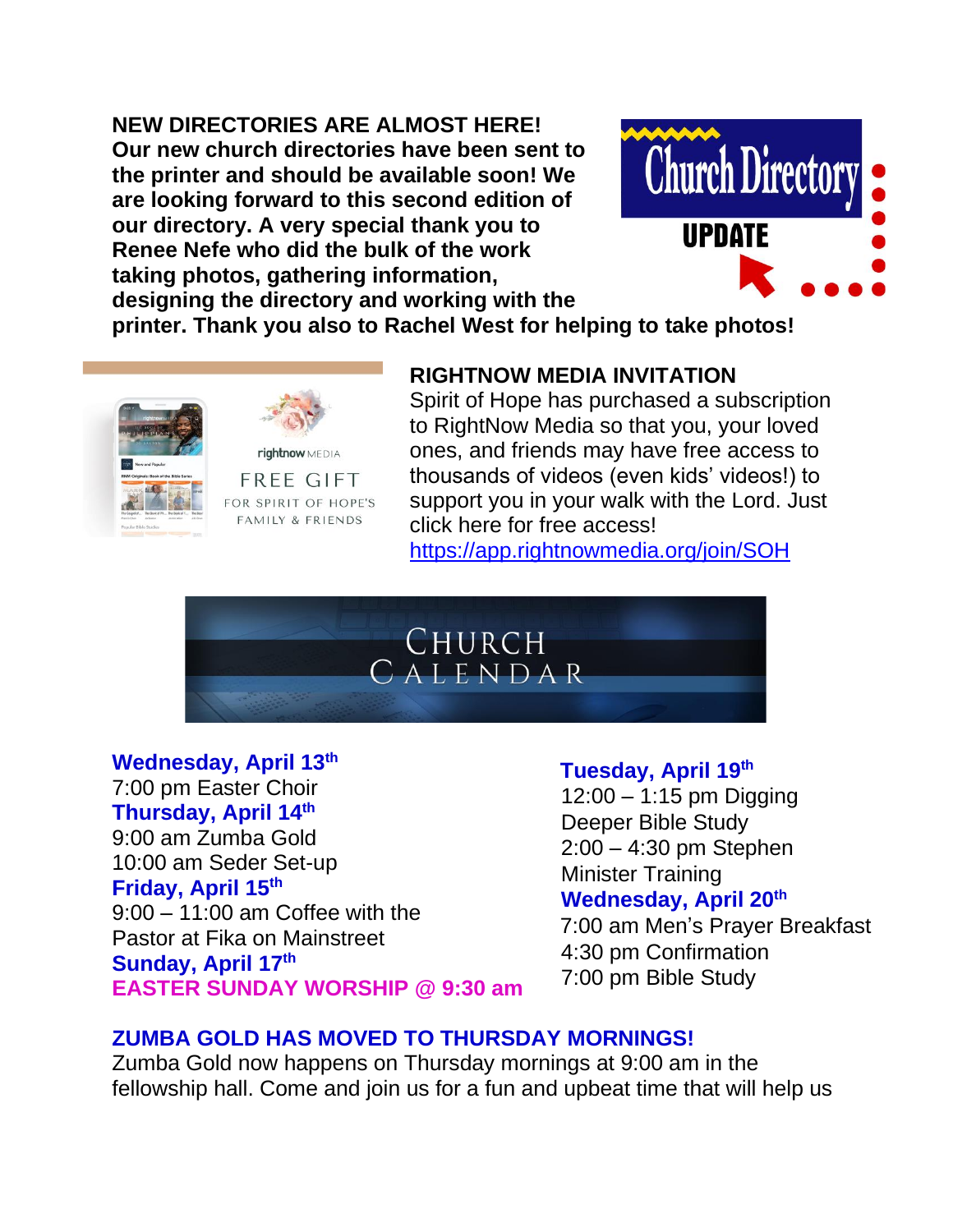both in body and spirit! The entire class is adaptable which means you can make any modifications necessary…including doing it sitting down! We don't do any jumping – everything is low-impact. Classes are \$3 a session. Each participant will sign a release waiver prior to participating. Thank you to Tanya Diederich, Certified Zumba Gold Instructor, for leading this class.



*What is Truth? (A Holy Week Contemplation)*

*When the Sanhedrin condemned Jesus to death, they had no authority to carry out the* 

*execution. Because Rome ruled the land, they were forced to bring Jesus to Pontius Pilate.*

*Pilate was a lot of things, power-hungry, money-hungry, and ruthless. But he wasn't stupid. It took him no time at all to realize that Jesus had done nothing wrong. He probably enjoyed seeing the members of the Sanhedrin squirm and argue with him as they attempted to look powerful while Pilate knew their only real power in Judea was held simply because he let them have it.*

*Pontius Pilate had a lot on his plate that week with the massive crowds building in Jerusalem. When he realized he could, perhaps, skirt the issue of Jesus altogether, he attempted to do so by sending Jesus to Herod. But after learning Jesus wouldn't entertain Herod, Herod sent Jesus back to Pilate. Sometimes the truth isn't all that fun.*

*"Pilate touched upon truth for a moment. This strange Prophet was a King in a kingdom that was not of this world. He had come to witness about the truth – the truth about the purpose of life, the truth about God and us. Pilate had the opportunity to learn about this truth, but he didn't want to know it. He shrugged his shoulders and asked, 'What is truth?'. It wasn't a sincere question. He didn't really want to know. His statement was simply a way of dodging the issues.*

*"And Jesus was quiet. There's no sense in talking to a person who doesn't want to listen". 1*

<sup>1</sup> Giertz, Bo. 2008. *To Live with Christ: Daily Devotions by Bo Giertz.* Translated by Bror Erickson with Richard Wood. St. Louis, MO: Concordia Publishing House.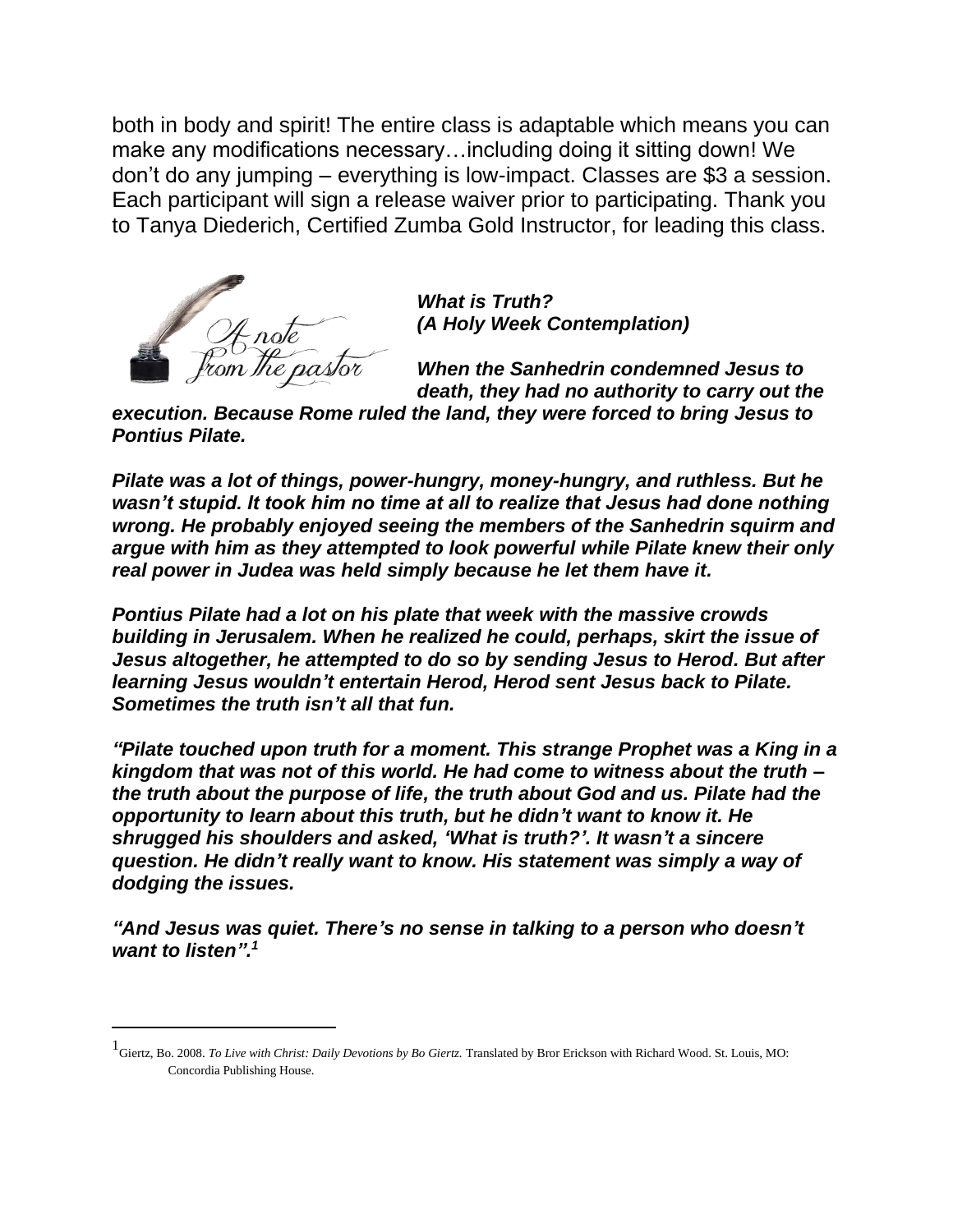*Jesus said, "I am the Truth, the Way, and the Life" (John 14:6). We should hear this not as law, but as gospel. This isn't a verse to slam over someone's head so they have a forced "come to Jesus moment". It's a gift! There actually IS a way to live a life worth living, a beautiful life that lives into eternity. Jesus is the way because He alone is Truth. And through His death, resurrection, and ascension, He has made the way available to us. This is pure gift indeed! Thanks be to God!*

*Jesus is the Good Shepherd. "The sheep listen to his voice. He calls his own sheep by name and leads them out. When he has brought out all his own, he goes on ahead of them and his sheep follow him because they know his voice" (John 10:3b-4)*

*Jesus also said, "Everyone who is of the truth listens to my voice" (John 18:37).*

*This Holy Week, I pray that you will hear the voice of our Shepherd, the voice of Truth Himself. He is calling you by name. He is inviting you to take a journey with Him to the foot of the cross so that you will see the truth of your sin and also the truth of His love and forgiveness. On this journey, Truth Himself will pour out His body and blood for you – in a moment that, while shared with all who are of the Truth, is an intimate moment He is preparing just for you. On this journey, you will stand at the foot of the cross as Jesus breathes his final breath, as you hear the closing of the tomb, and as He whispers into your ear, "It is finished".* 

*And on this journey, Truth will call you to return to the tomb on Sunday morning, only to find it empty! As He spoke to Mary in the garden and called her by name, He will call your name as well and tell you that He has conquered sin, death, and the devil, and that He has done this all for you!* 

*Jesus is Truth. But we cannot fully experience the fullness of Truth if we only show up on Easter Sunday, dressed in our finest. We must first let Truth lead us on a journey with Him. For there is no power in resurrection without the wine, the bread, the cross and the tomb.*

*My prayer for you this Holy Week is that you will know Truth, experience Truth, listen to the voice of Truth, walk in Truth, and know the depth of God's love for you – love that is found only in Truth. Truth is calling you by name, for you are loved by Him. Come, follow His voice as we journey to the cross and beyond!* 

*Your Sister in Christ, Pastor Wendy*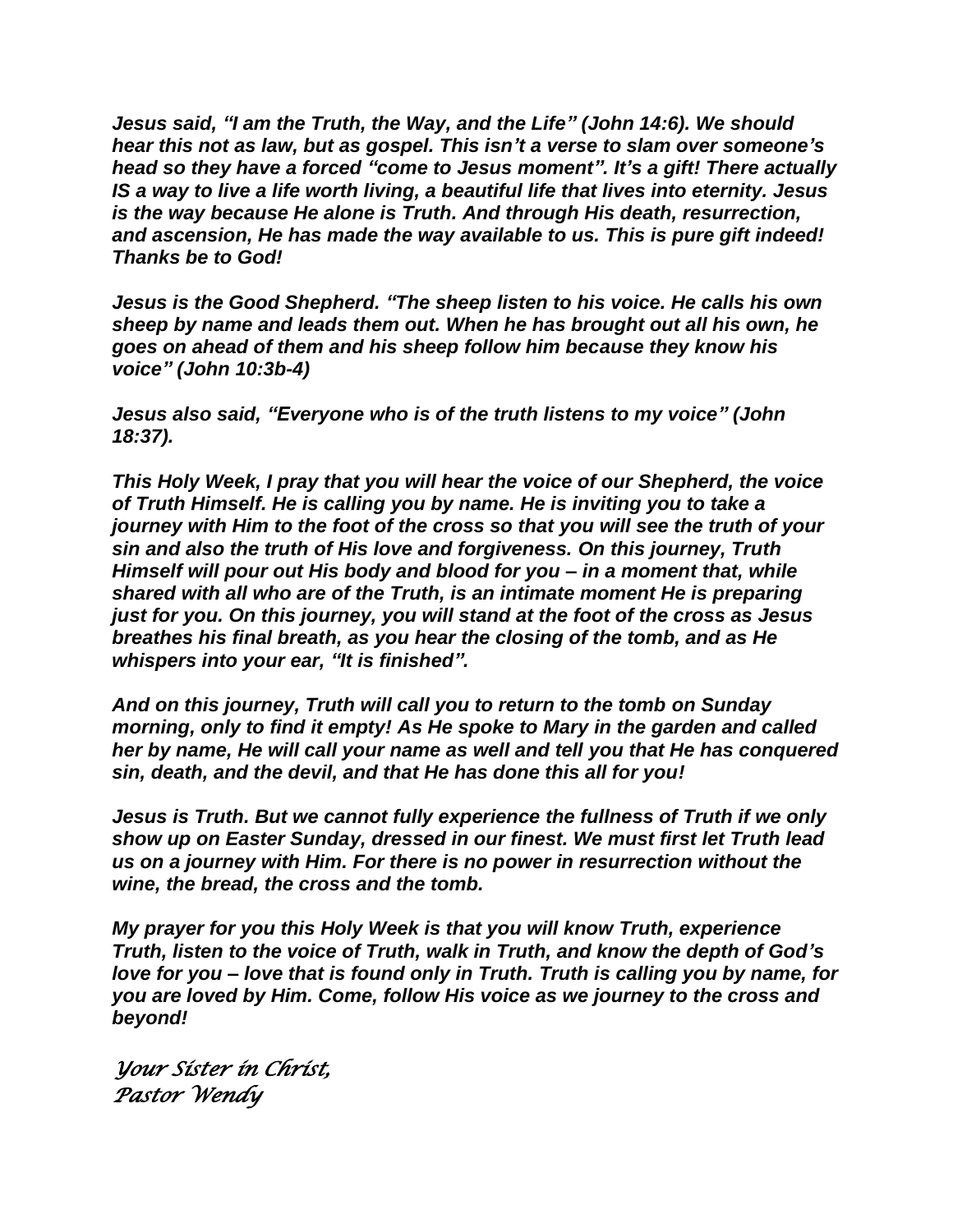

# **BIBLE STUDY OPPORTUNITIES**

**SUNDAYS @ 11:00 AM REFLECTIONS ON THE LORD'S PRAYER**  This study appropriate for anyone who simply wants to spend time going deeper into this special prayer that was given to us by our Lord Jesus himself. Join Ken Curtis, via RightNow Media, on this journey into the world of The

Lord's Prayer *from original locations in Israel* that were important in the life of Jesus. *The Lord's Prayer is not just a way of praying. It's a way of "seeing."* When the prayer is grasped and uttered from the heart, it can -- and will --change us. We realize how we are not alone, no matter how difficult or seemingly hopeless our situation. Even in our pain, there can come a joy and a feeling of rightness about our world. Our own Ken Carpenter will lead this study and will include notes of his own and writings from Martin Luther at various points throughout the course.

## **SUNDAYS @ 11:00 AM: CHILDREN'S SUNDAY SCHOOL**

Elementary aged students have their own Sunday School class where they learn more about the sermon pericope of the day in fun and creative ways! If the sermon topic is not youth-friendly, the kids will learn about worship elements and/or topics such as prayer, service, how to study God's Word, etc. (and all at age-appropriate levels!).

#### **DIGGING DEEPER WITH PASTOR WENDY THE GOSPEL OF JOHN TUESDAYS 12:00 – 1:15 pm**

Join Pastor Wendy as we dig deeper into the Gospel of John. You are welcome to bring a lunch! No homework and no prep.





# **WEDNESDAY NIGHT BIBLE STUDY: THE GREAT DIVORCE** *RESUMING APRIL 20th @ 7:00 PM!*

Our study on The Great Divorce by C.S. Lewis will resume on Wednesday, April 20<sup>th</sup>

(right after Easter!). If you weren't able to join us prior to Lent, come and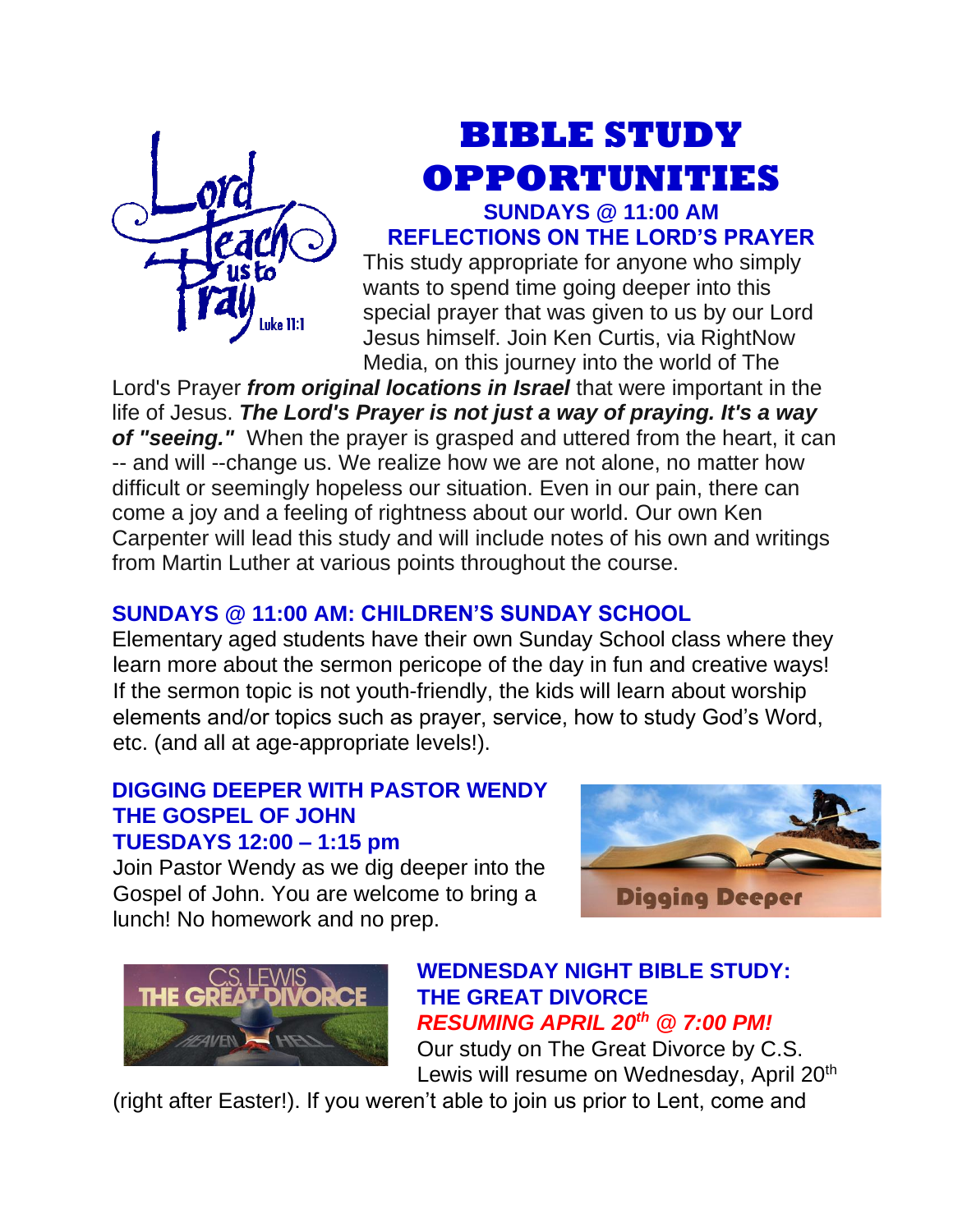join us now! Each chapter is essentially a stand-alone unit filled with the issues we often have in both giving and receiving God's grace. Lewis' allegory describes a fictional trip between "the outskirts of hell" and the "outskirts of heaven". The characters are fascinating…as are the issues that keep so many of them from the free and ample invitation to join God in his heavenly kingdom. We listen to each chapter together as a class before discussing what both the book and God's Word has to say on each topic. Come and join us!

#### **CONFIRMATION RESUMES ON WEDNESDAY, APRIL 20th**

Junior high school students will resume meeting for confirmation classes on Wednesday, April 20<sup>th</sup>  $@4:30$  pm. We will spend the next five weeks finishing our series on the Lord's Prayer before taking a break for the summer.

# **APRIL BIRTHDAYS AND ANNIVERSARIES**



#### **April Birthdays**

- 4/3 Tracey Ramirez
- 4/6 Madden Howland
- 4/6 Marie Winkelman
- 4/8 Wendy West
- 4/11 Douglas Kleven
- 4/13 Brenda Reinicke
- 4/15 Chrissy Nefe
- 4/17 Julie Case
- 4/21 Bill Byers

**April Anniversaries** 4/20 Harry and Lucette Kottcamp

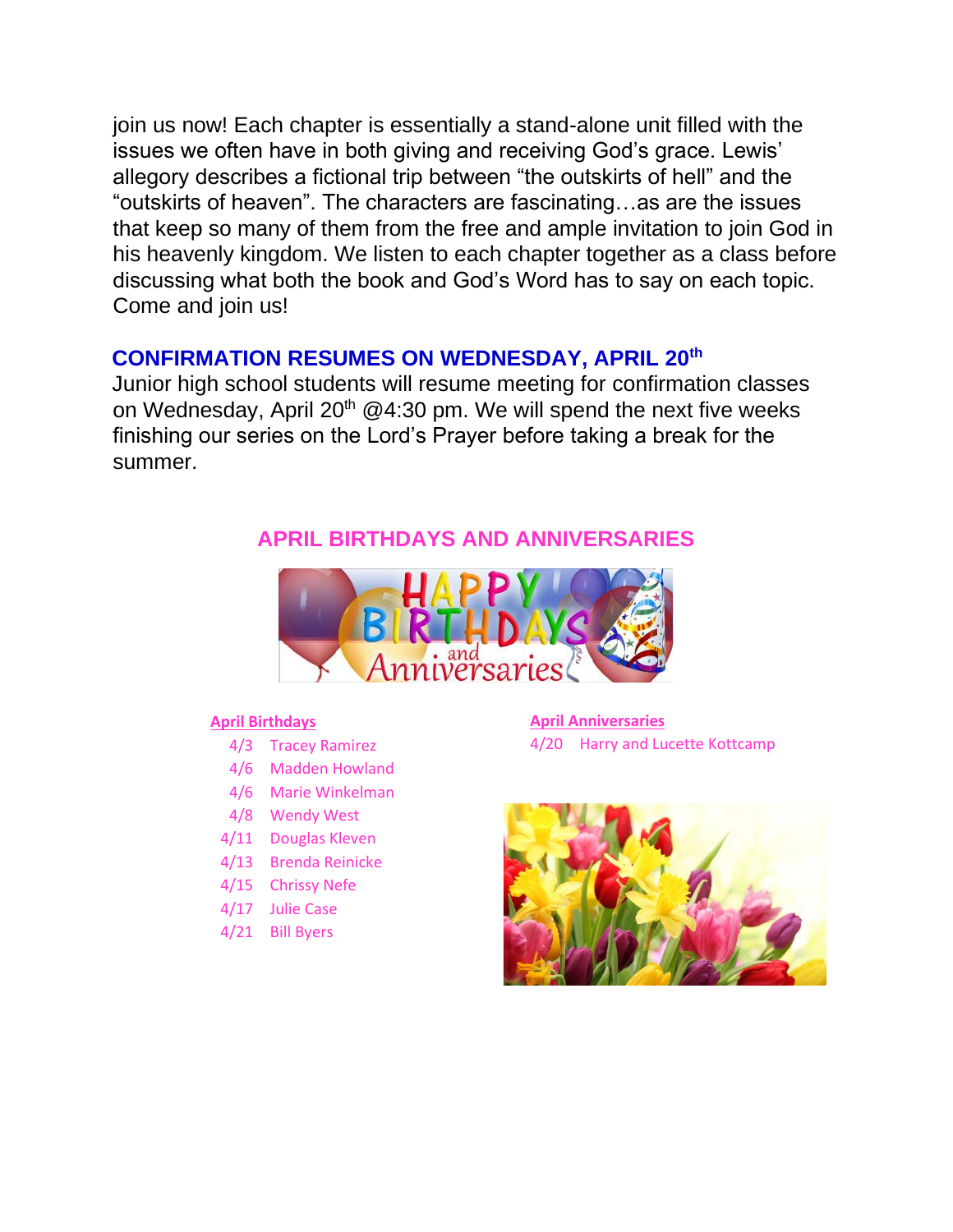

**Prayer Requests** - If you have a prayer request for the prayer team, please contact Pastor Wendy @ 303-841-3553 or wendy.poch@spiritofhopelcmc.org *Jesus said; "Come to me, all of you who are weary and carry heavy burdens, and I will give you rest."*



# **A PRAYER FOR THE WEEK By Pastor Wendy**

**(This prayer has been intentionally printed two weeks in a row).**

**Lord Jesus, we would like to think that we would be different than the crowd that shouted sweet hosannas and rejoiced in** 

**your presence only to shout out demands for you to be crucified only a few short days later. But if we think this, we are in denial. Lord, you know the deepest truths about us, truths we don't want to admit. And yet you seem to love us all the more deeply; so deeply, in fact, that you CHOSE to be nailed to the cross so that the depth of your love would be revealed to us, the infinite nature of your forgiveness would cleanse us, and so that eternal hope and joy could be forever ours. As we come into Holy Week, help us to shout those loud hosannas to you, our one and only true King. And when we stand at the foot of the cross on Good Friday, move our hearts to know the depth of your love as you gaze down upon us, your precious children. And when that blessed Easter morning arrives, let us rejoice with an exuberance that will awaken the world as we boldly proclaim, "I have seen the Lord!". We pray this in your name: Father, Son, and Holy Spirit, one God now and forever. Amen.**

**Please include the following people and situations in your prayers:** 

For the Tartu Academy of Theology/Home of Hope and SONetwork as they serve Ukrainian refugees and share the love and comfort of the Gospel.